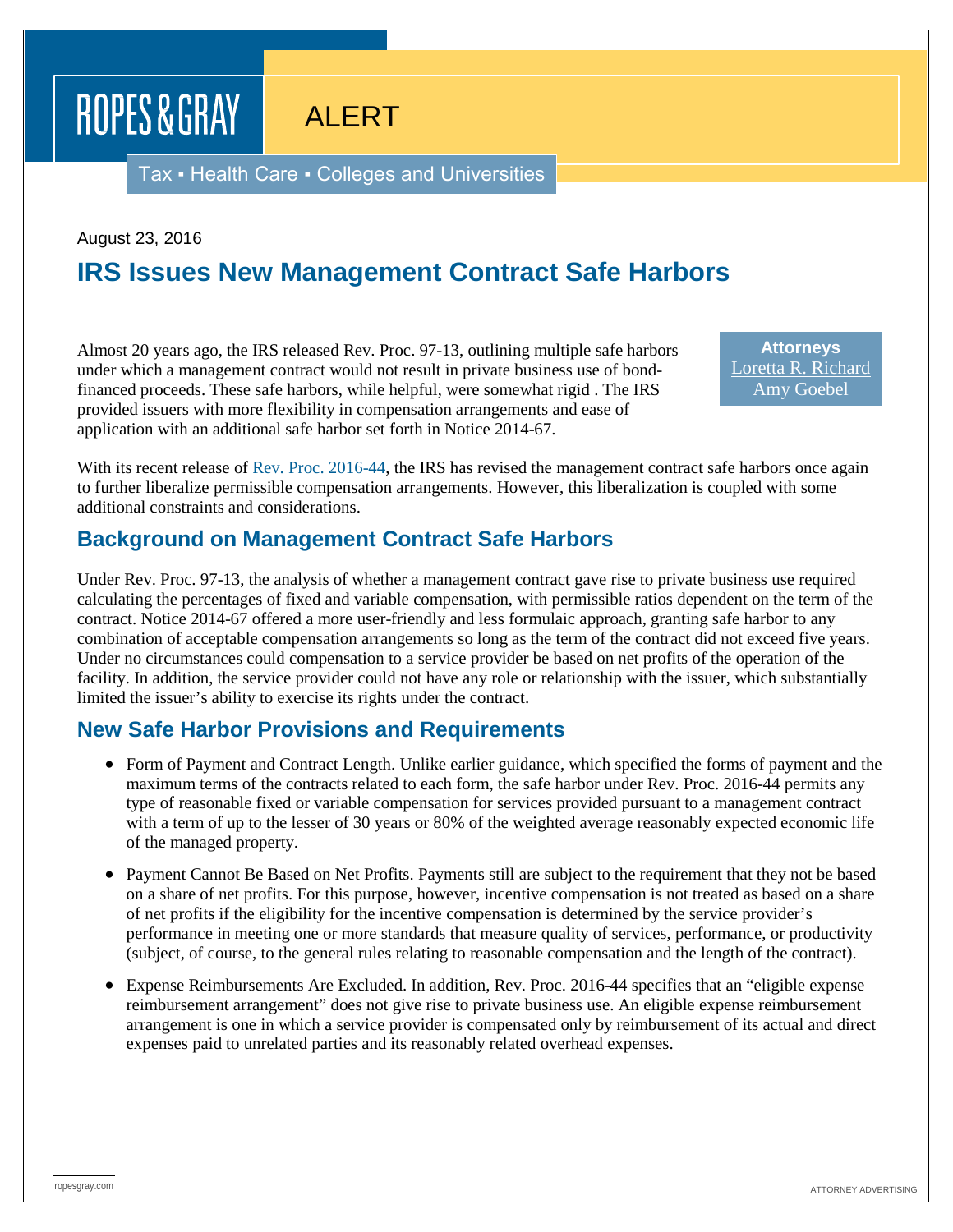## **Additional Requirements**

The IRS, however, added a few additional requirements.

(1) Service Provider Cannot Bear Net Losses. The prohibition against compensation based on net profits of the facility's operation remains in place. But the new safe harbor also requires that the service provider cannot bear the burden of any net losses from the operation of the managed property. This requirement will be met if (a) the service provider's compensation is not based on net losses or both revenues and expenses of the managed property, and (b) the timing of compensation payments to the service provider are not dependent on the property's net losses. A contractual reduction in compensation by a stated dollar amount due to a provider's failure to maintain expenses below a specified target is permitted.

(2) Qualified User Bears Risk of Property Loss. The qualified user (generally, the §501(c)(3) borrower or governmental user) and not the service provider must bear the risk of loss due to damage or destruction of the managed property. The qualified user may insure against this loss and may also impose a penalty upon the service provider for failure to operate the managed property according to contractual standards.

(3) Qualified User Must Control Use of the Property. The qualified user must be able to demonstrate that it has a significant degree of control over the use of the managed property. This requirement is met if, with respect to the managed property, the contract requires the qualified user to approve the annual budget, capital expenditures, each disposition of related property, rates charged for use, and the general nature and type of use (e.g., the type of services provided to the managed property).

(4) No Inconsistent Tax Positions by the Service Provider. The service provider may not take any tax position inconsistent with being a service provider (e.g., the service provider cannot take any depreciation or amortization with respect to the managed property).

(5) Relationship Between the Parties. Rev. Proc. 2016-44 restates that the service provider cannot have any role or relationship with the issuer that could substantially limit the issuer's ability to exercise its rights under the contract. To meet the safe harbor for this requirement: (a) the service provider may not have more than 20% of the voting power of the governing body of the issuer, (b) neither the CEO of the service provider nor the chairperson of the governing body of the service provider serves on the governing body of the issuer, and (3) the CEO of the service provider is not the CEO of the issuer or any of the issuer's related parties.

(6) No Safe Harbor for Pre-Operating Services. The definition of management contract under Rev. Proc. 2016-44 specifically excludes any contract or portion of a contract for services provided before a managed property is placed in service (e.g., contracts for construction management).

Functionally Related and Subordinate Property. Finally, Rev. Proc. 2016-44 clarifies that any use of property by a service provider that is functionally related and subordinate to its services under a compliant management contract does not give rise to private business use (e.g., use of storage areas to store necessary equipment).

## **Effective Date**

Rev. Proc. 2016-44 applies to any contracts entered into on or after August 22, 2016, and may be applied to any contracts entered into before August 22, 2016. The prior safe harbors in Rev. Proc. 97-13 and Section 3.02 of Notice 2014-67 may continue to be applied to management contracts entered into prior to August 18, 2017 (if not materially modified or extended after such date). This revision made by the IRS, as of September 2, 2016, reflects a six month extension from the previous date of February 18, 2017.